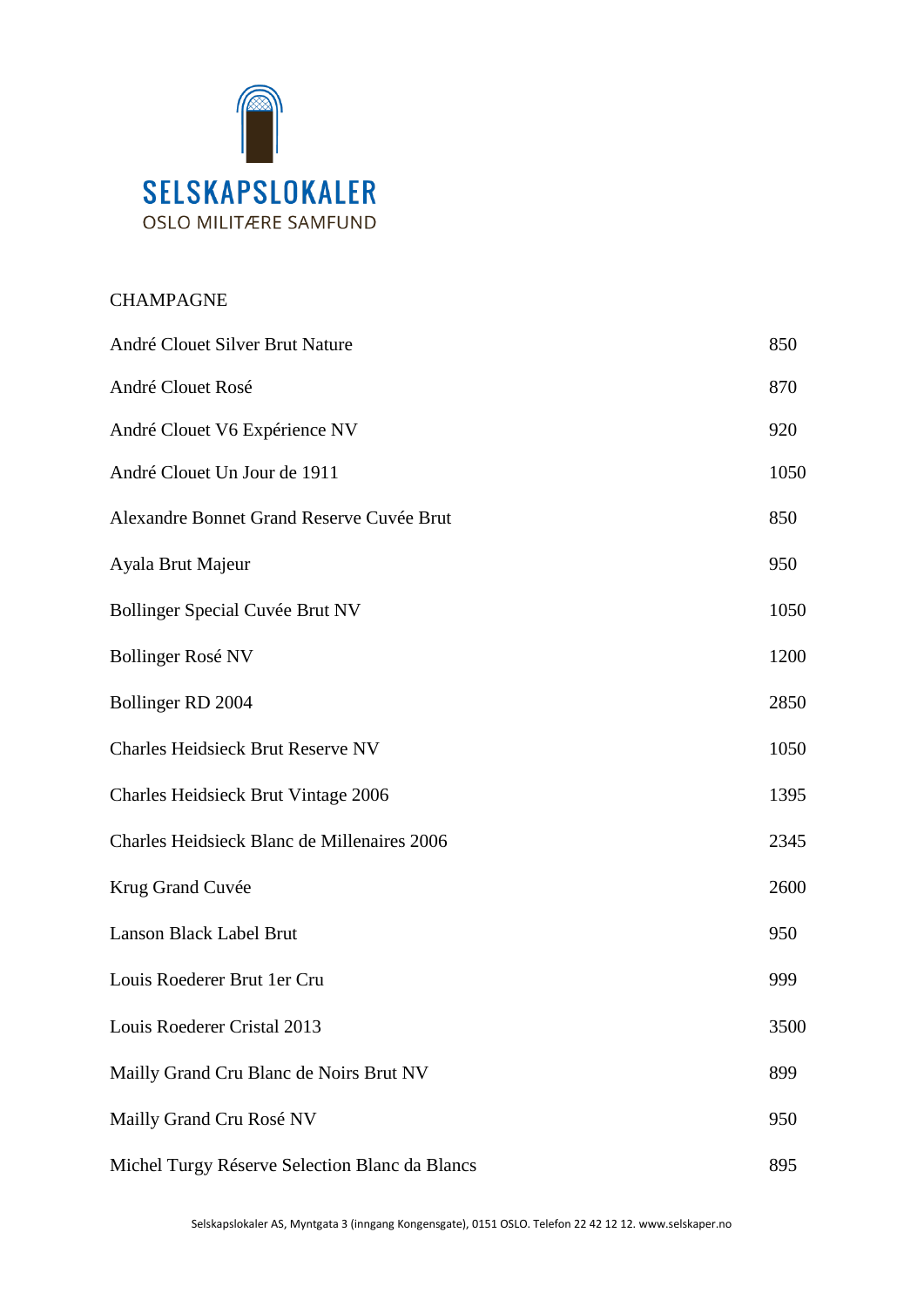

| Michel Turgy Grand Cru Blanc de Blancs Brut Millésimé 2013 | 985  |
|------------------------------------------------------------|------|
| Moët & Chandon Impérial Brut NV                            | 930  |
| Moët & Chandon Nectar Impérial (sec)                       | 985  |
| Moët & Chandon Grand Vintage 2012                          | 999  |
| Nicolas Feuillatte Brut NV                                 | 895  |
| Pol Roger Brut NV                                          | 895  |
| Pol Roger Rich Demi Sec                                    | 905  |
| Pol Roger Brut Vintage 2013                                | 1195 |
| Pol Roger Sir Winston Churchill 2009                       | 1911 |
| <b>Ruinart Blanc de Blancs NV</b>                          | 1250 |
| Ruinart Rosé NV                                            | 1250 |
| Veuve Clicquot Brut NV                                     | 950  |
| Veuve Clicquot Rich Deux                                   | 1195 |
| Veuve Clicquot La Grande Dame 2008                         | 2400 |
| Wongraven Champagne Brut NV                                | 895  |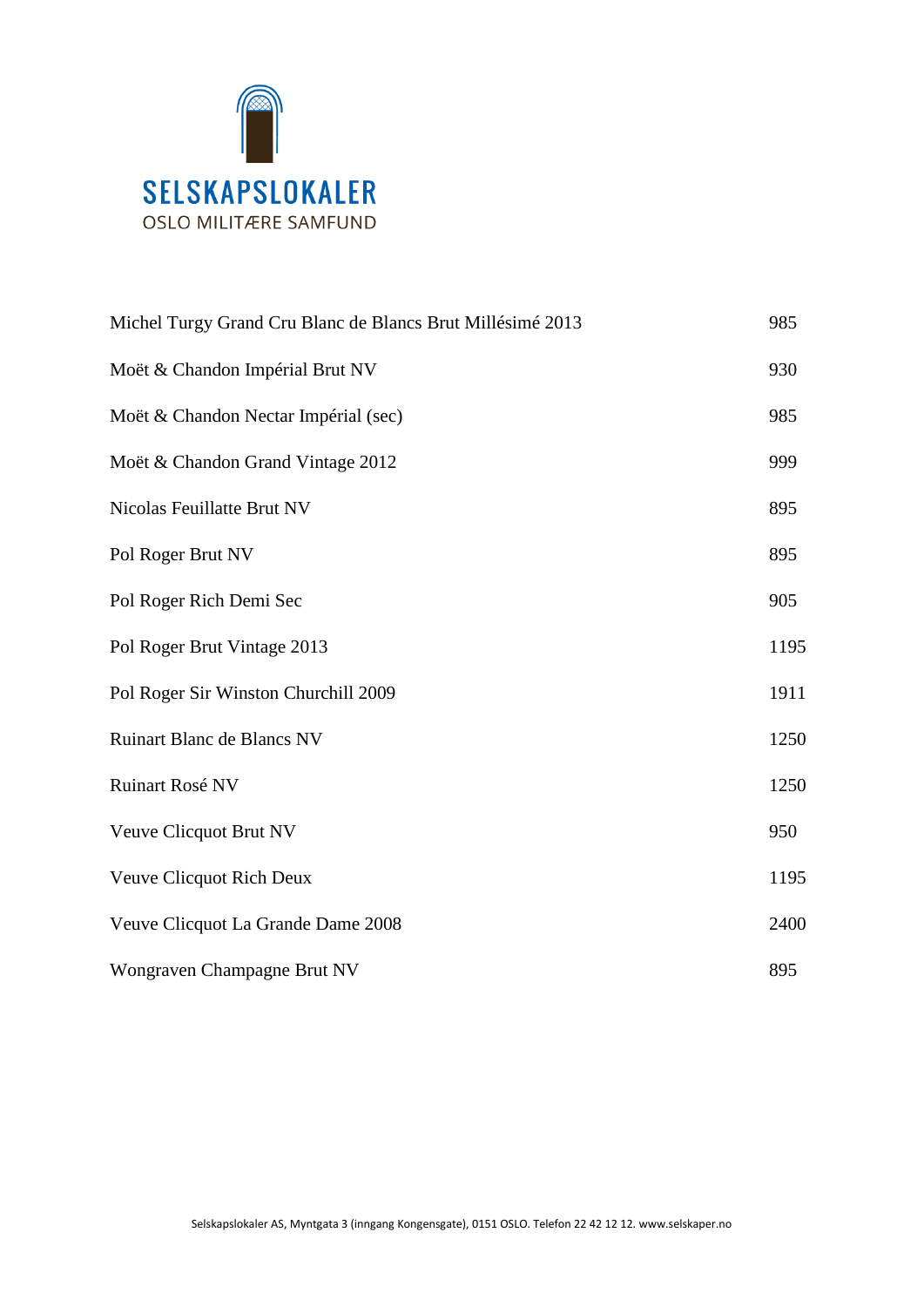

# HVITVIN

### FRANKRIKE

| Domaine Ostertag Pinot Gris 2018 "Barriques"<br>Alsace                           | 795 |
|----------------------------------------------------------------------------------|-----|
| Domaine Ostertag Sylvaner Vieilles Vignes 2019<br>Alsace                         | 785 |
| Dopff & Irion Cuvée René Dopff Gewurztraminer 2018<br>Alsace                     | 735 |
| Émile Boeckel Riesling Brandluft 2019<br>Alsace $(\emptyset k_0)$                | 736 |
| Émile Boeckel Sylvaner Zotzenberg Grand Cru Vieilles Vignes 2017<br>Alsace (øko) | 799 |
| Zind-Humbrecht Riesling Roche Granitique 2018<br>Alsace                          | 830 |
| Zind-Humbrecht Riesling Turckheim 2018<br>Alsace                                 | 785 |
| Zind-Humbrecht Pinot Gris Turckheim 2018<br>Alsace                               | 790 |
| Zind-Humbrecht Clos Häuserer Riesling 2018<br>Alsace                             | 795 |
| Trimbach Pinot Gris Réserver Personnelle 2016<br>Alsace                          | 930 |
| Trimbach Riesling Sélection de Vieilles Vignes 2018<br>Alsace                    | 799 |
| Dourthe No 1 Sauvignon Blanc 2018<br>Bordeaux                                    | 710 |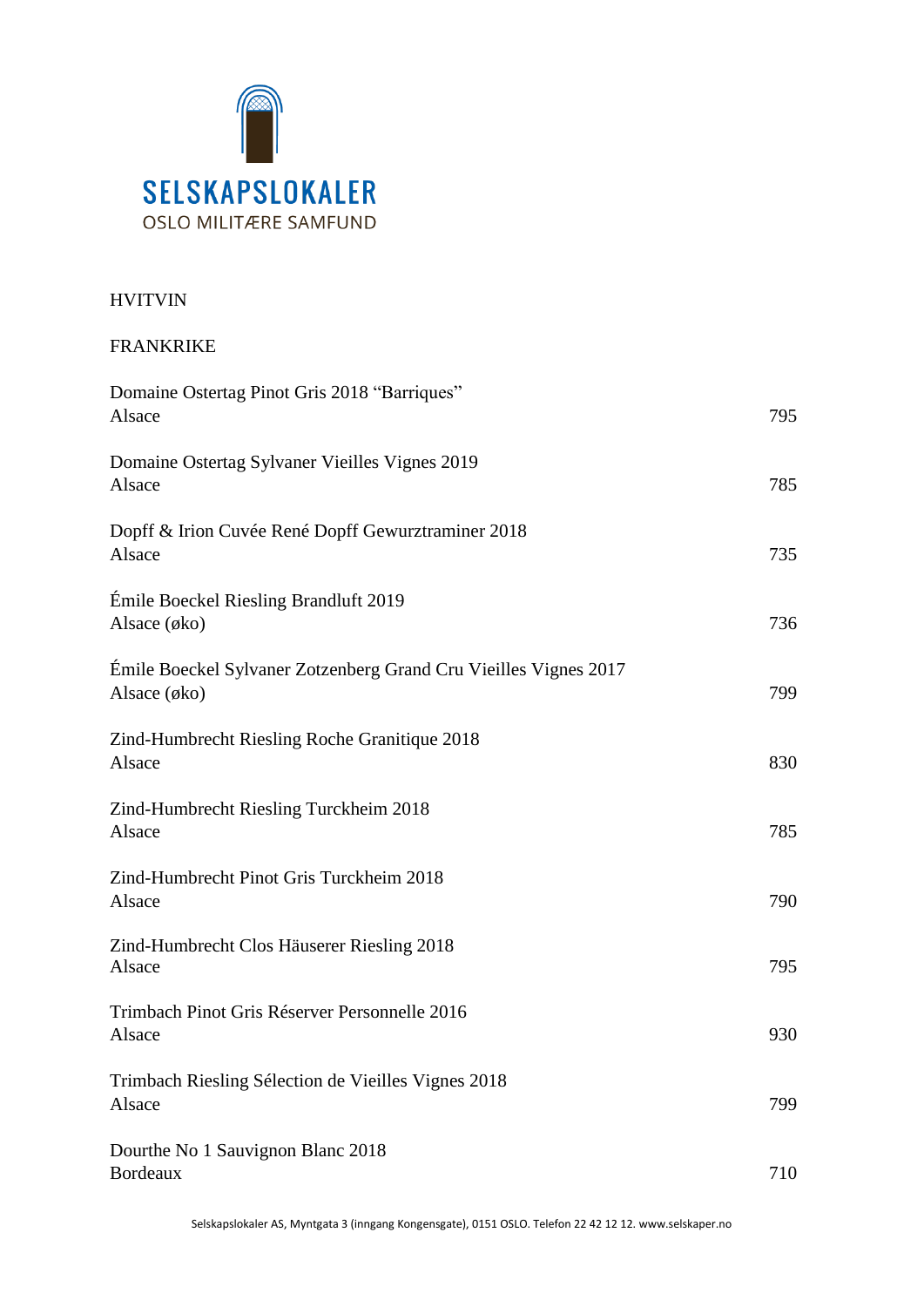

| Louis Jadot Saint-Aubin 2017<br><b>Burgund</b>                                       | 950  |
|--------------------------------------------------------------------------------------|------|
| Louis Jadot Meursault "Narvaux" 2018<br><b>Burgund</b>                               | 1035 |
| Joseph Drouhin Rully Blanc 2020<br><b>Burgund</b>                                    | 790  |
| Jaeger Defaix Rully 1.Cru Mont-Palais 2019<br><b>Burgund</b>                         | 799  |
| Domain Blain-Gagnard Chassagne Montrachet 2019 1er Cru Boudriottes<br><b>Burgund</b> | 1250 |
| Laroche Chablis "St. Martin" 2019<br><b>Burgund</b>                                  | 780  |
| Laroche Chablis 1 er Cru Vaudevey 2018<br><b>Burgund</b>                             | 895  |
| Laroche Chablis 1 er Cru Fourchaumes Vieilles Vignes 2018<br><b>Burgund</b>          | 890  |
| Joseph Mellot Sancerre La Chantellenie 2019<br>Loire                                 | 780  |
| Joseph Mellot Sancerre La Grande Châtelaine 2016<br>Loire                            | 899  |
| Joseph Mellot Pouilly-Fumè Le Chant des Vignes 2019<br>Loire                         | 790  |
| Domaine Huet Le Mont Vouvray Sec 2019<br>Loire                                       | 895  |
| Jean-Luc Colombo Saint Péray "La Belle de Mai" 2017<br>Rhône - Nord                  | 850  |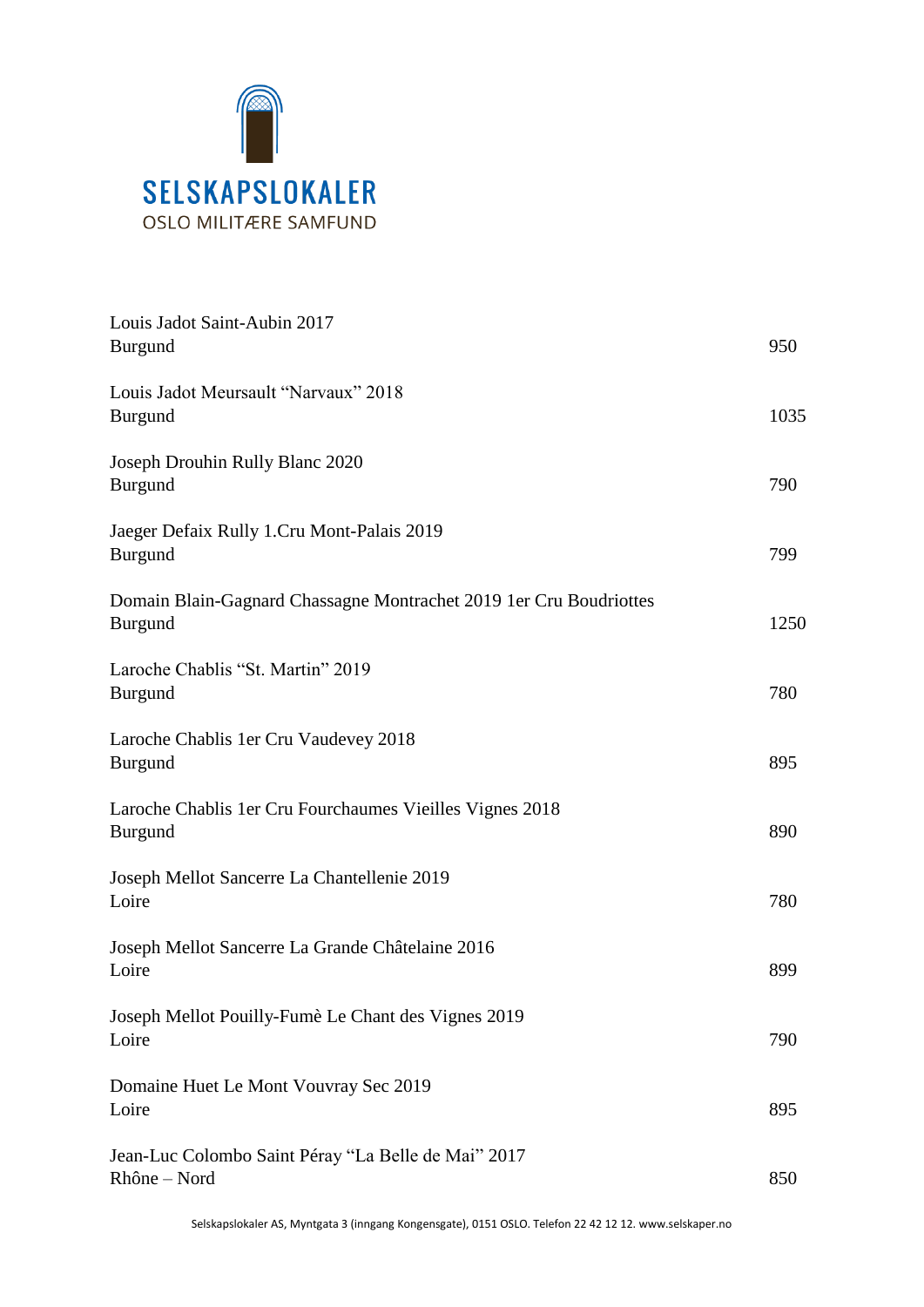

| M. Chapoutier Les Maysonnier Crozes-Hermitage Blanc 2018<br>Rhône – Nord (bio) | 850 |
|--------------------------------------------------------------------------------|-----|
| <b>ITALIA</b>                                                                  |     |
| Montresor Soave DOC Classico 2018<br>Veneto                                    | 740 |
| <b>NEW ZEALAND</b>                                                             |     |
| Cloudy Bay Sauvignon Blanc 2020<br>Marlborough                                 | 870 |
| Cloudy Bay Chardonnay 2019<br>Marlborough                                      | 895 |
| <b>SPANIA</b>                                                                  |     |
| Pardas Xerel.lo 2017<br>Penedès (Catalonia)                                    | 795 |
| Lagar de Cervera Albarino 2020<br>Rias Baixas (Galicia)                        | 699 |
| Pazo Cilleiro Albariño 2019<br>Rias Baixas (Galicia)                           | 699 |
| <b>TYSKLAND</b>                                                                |     |
| Dr. Bürklin-Wolf Wachenheimer Riesling 2019<br>Pfalz                           | 750 |
| Wongraven Morgenstern Riesling 2019<br>Pfalz                                   | 699 |
| Von Winning Riesling Grainhübel GG 2018<br>Pfalz                               | 870 |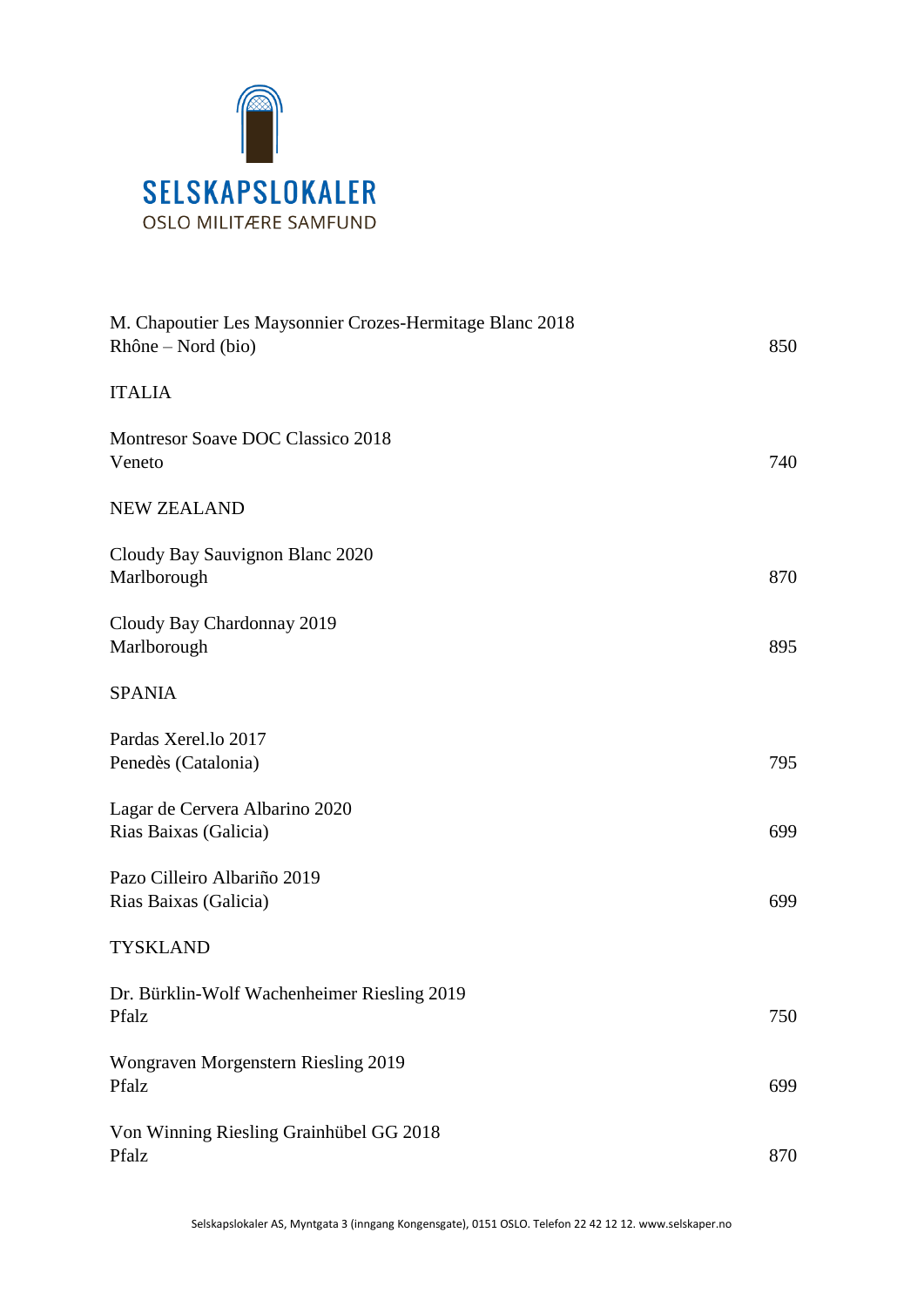

| Georg Brauer Riesling Charm 2020<br>Rheingau                                              | 699 |
|-------------------------------------------------------------------------------------------|-----|
| Kloster Eberbach Steinberger Riesling Trocken Crescentia 2019<br>Rheingau                 | 785 |
| Kloster Eberbach Steinberger Riesling Qba Trocken Crescentia Gold Kapsel 2018<br>Rheingau | 975 |
| Weingut Dr. Loosen Ürziger Würzgarten Riesling Kabinett 2020<br>Mosel (halvtørr)          | 695 |
| <b>UNGAREN</b>                                                                            |     |
| Royal Tokaji Dry Furmint Vineyard Selection 2017<br>Tokaj-Hegyalja                        | 785 |
| <b>USA</b>                                                                                |     |
| Bogle Vineyards Chardonnay 2019<br>California                                             | 750 |
| ØSTERRIKE                                                                                 |     |
| Weingut Rabl Grüner Veltliner 2019<br>Kamptal                                             | 699 |
| Nikolaihof Im Weingebirge Grüner Veltliner Federspiel 2019<br>Wachau                      | 790 |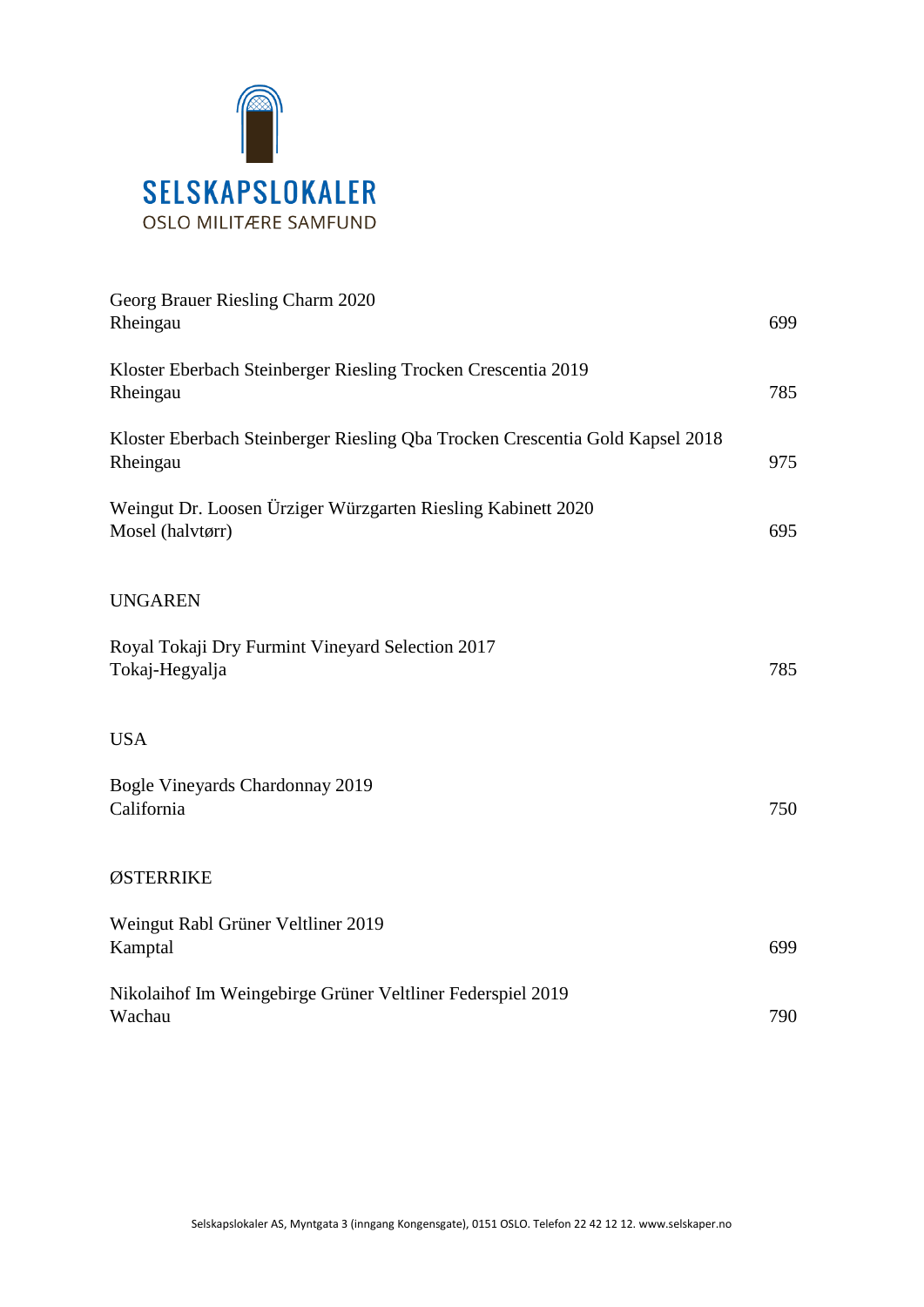

# RØDVIN

| <b>ARGENTINA</b>                                                              |     |
|-------------------------------------------------------------------------------|-----|
| Weinert Malbec 2012<br>Mendoza                                                | 799 |
| <b>FRANKRIKE</b>                                                              |     |
| Chateau de Lamarque Cru Bourgeois 2016<br>Bordeaux (Haut-Médoc)               | 810 |
| Château Belgrave Grand Cru Classe 2014<br>Bordeaux (Haut-Médoc)               | 986 |
| Diane de Belgrave 2015<br>Bordeaux (Heut-Médoc)                               | 795 |
| Château la Garde Grand Vin de Graves 2016<br>Bordeaux (Pessac-Léognan)        | 895 |
| Château Pay la Tour Reserve 2016<br>Bordeaux Supérieur                        | 740 |
| Lucien Muzard et Fils Santeney Vieilles Vignes 2019<br><b>Burgund</b>         | 850 |
| Maison Louis Jadot Mercurey Rouge 2018<br><b>Burgund</b>                      | 850 |
| Pavelot Savigny-les-Beaune 2017<br><b>Burgund</b>                             | 880 |
| Domaine Oliver Leflaive Bourgogne Rouge "Cuvée Margot" 2018<br><b>Burgund</b> | 790 |
| <b>Domaine Berthelemot Pommard Noizons</b><br><b>Burgund</b>                  | 995 |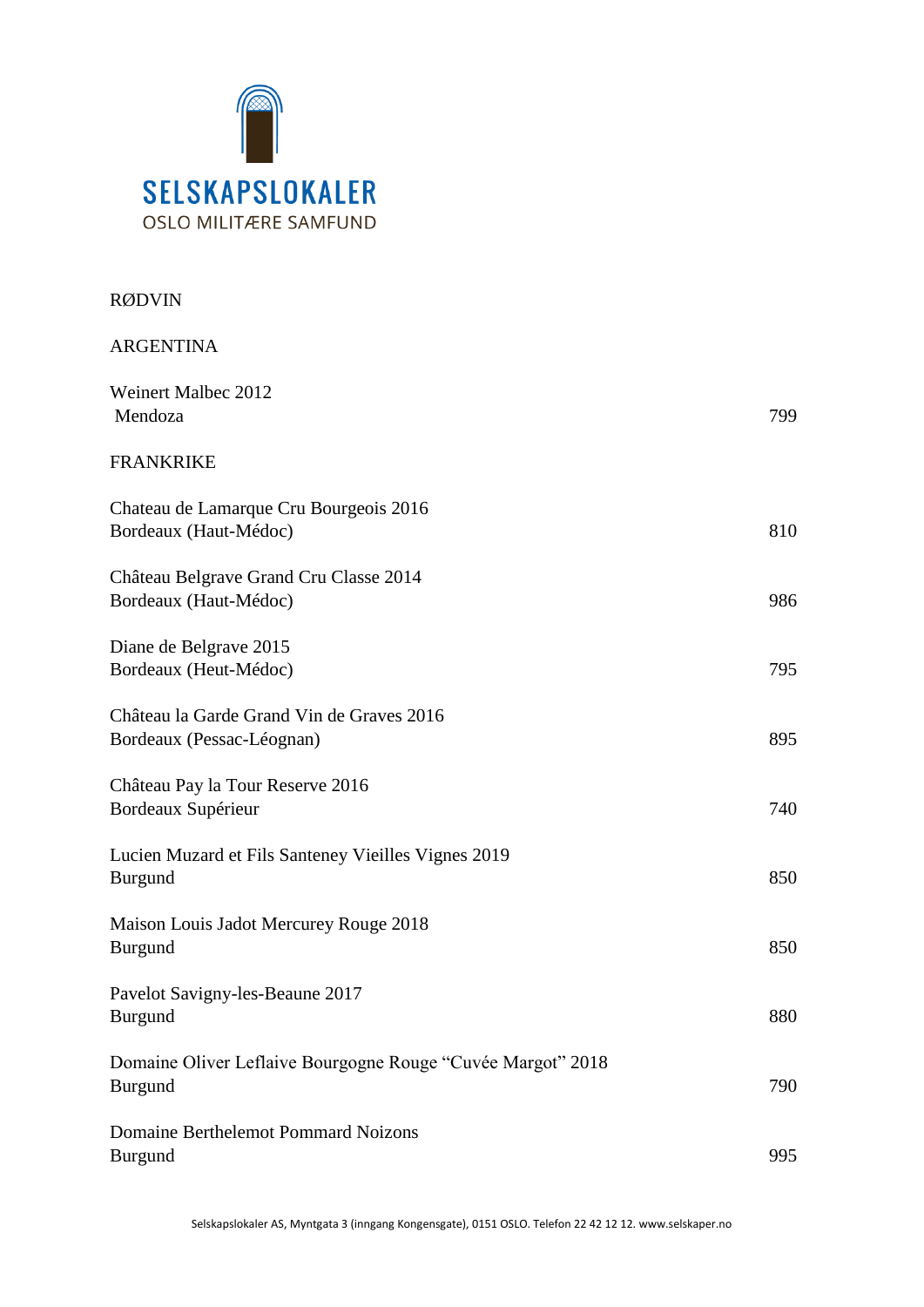

| Jean-Luc Colombo Cotes-du-Rhône "Les Abeilles" 2018<br>Rhône               | 720  |
|----------------------------------------------------------------------------|------|
| Jean-Luc Colombo Crozes-Hermitage "Les Fées Brunes" 2019<br>Rhône - Nord   | 775  |
| Jean-Luc Colombo Cornas "Terres Brulées" 2018<br>Rhône - Nord              | 999  |
| Jean-Luc Colombo Côte Rôtie "La Divine" 2016<br>Rhône – Nord               | 1050 |
| Jean-Luc Colombo Hermitage "Le Rouet" 2018<br>Rhône – Nord                 | 1150 |
| Jean-Luc Colombo Chateaunauf-de-Pape "Les Bartavelles" 2016<br>$Rhône-Sør$ | 999  |
| Cosse Maisonneuve La Fage 2016<br>Cahors - Sud-Ouest                       | 795  |
| Cosse Maisonneuve Le Sid 2008<br>Cahors - Sud-Ouest                        | 815  |
| Château de Chambert 2016<br>Cahors - Sud-Ouest                             | 790  |
| <b>ITALIA</b>                                                              |      |
| Giovanni Rosso Barbera d'Alba Donna Margherita 2019<br>Piemonte            | 755  |
| Fontanafredda Barolo Serralunga 2016<br>Piemonte                           | 910  |
| Josetta Saffirio Barolo 2015<br>Piemonte                                   | 960  |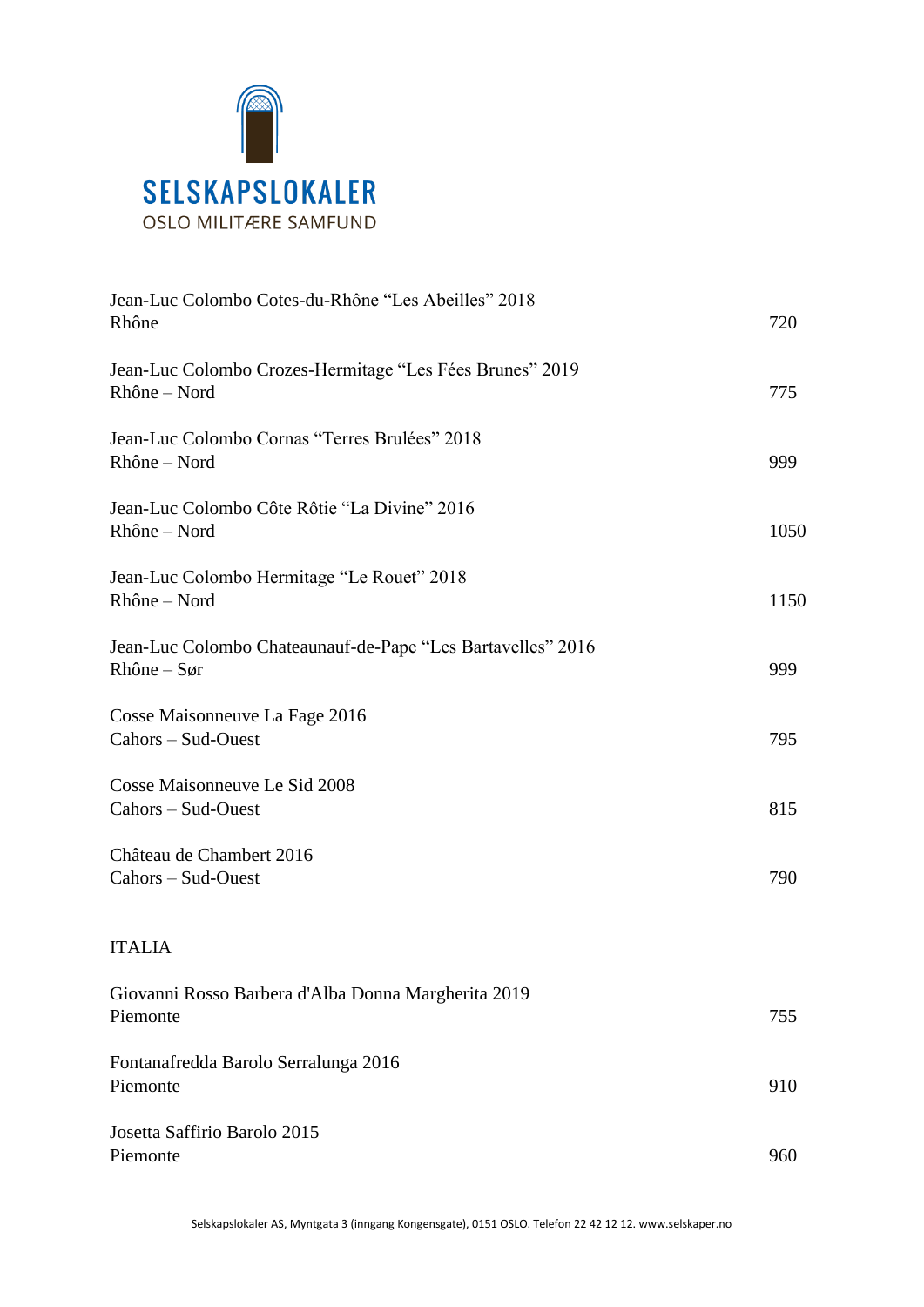

| Tenuta delle Terre Nere 2020<br>Sicilia                     | 735 |
|-------------------------------------------------------------|-----|
| COS Cerasuolo di Vittoria Classico<br>Sicilia               | 795 |
| Dievole Le Due Arbie Chianti Superiore 2019<br>Toscana      | 699 |
| Dievole Chianti Classico 2018<br>Toscana                    | 735 |
| Fattoria Selvapiana Chianti Rufina 2019<br>Toscana          | 699 |
| <b>SPANIA</b>                                               |     |
| Dominio Do Bibei Lalama 2018<br>Galicia                     | 795 |
| Cruor 2017<br>Priorat                                       | 895 |
| Roda Reserva 2016<br>Rioja                                  | 899 |
| <b>USA</b>                                                  |     |
| J. Christopher Williamette Valley Pinot Noir 2016<br>Oregon | 950 |
| Three Finger Jack Zinfandel 2015<br>Lodi, California        | 750 |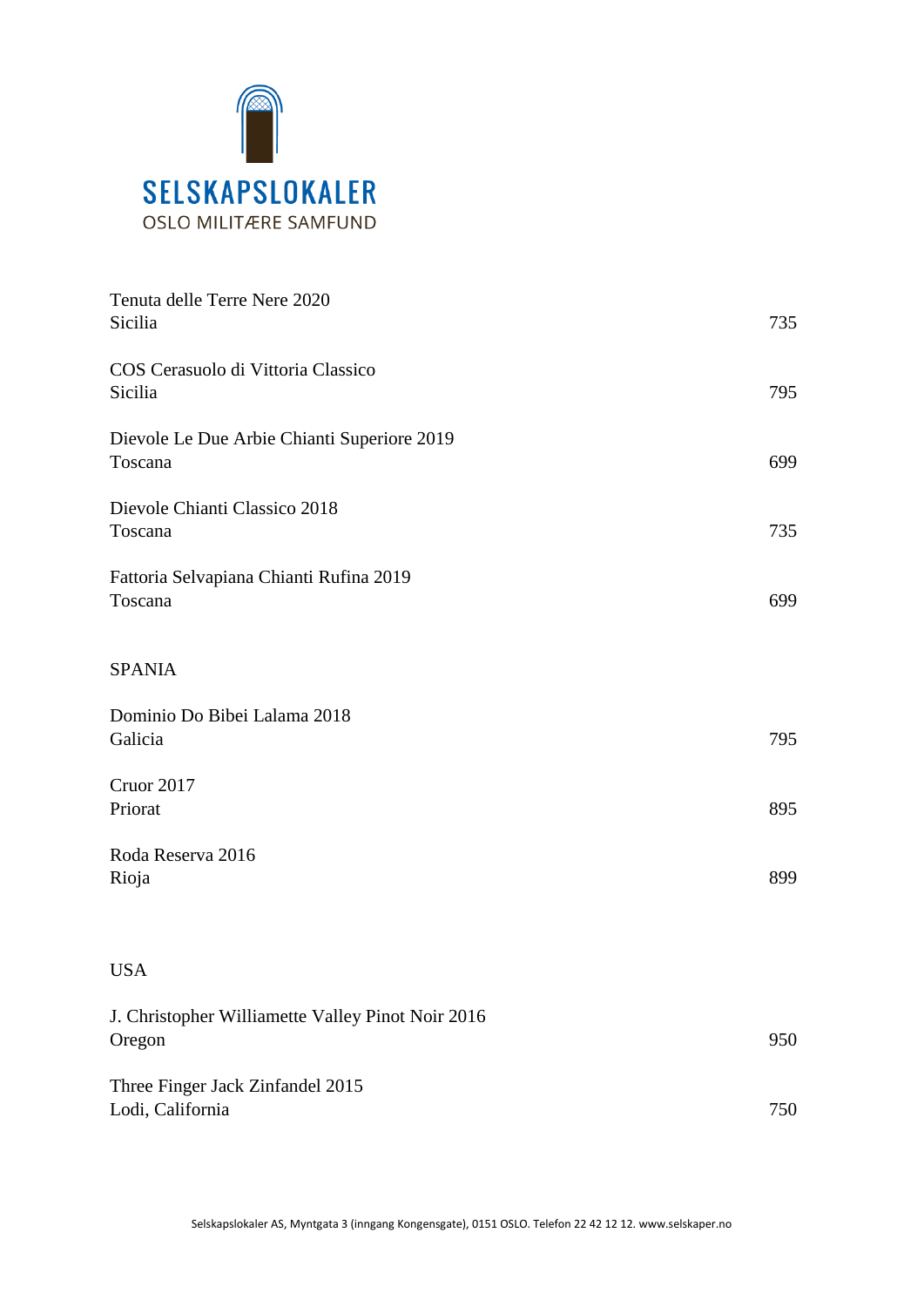

## DESSERTVIN

| Hugel Gewurztraminer Vendange Tardive 2011<br>Alsace, Frankrike (0,375 l)                                           | 780  |
|---------------------------------------------------------------------------------------------------------------------|------|
| Zind-Hubrecht Clos Jebsal Vendange Tardive 2012<br>Alsace, Frankrike (0,751)                                        | 1050 |
| Château Gravas Sauternes 2016<br>Bordeaux, Frankrike (0,3751)                                                       | 750  |
| Castelnau de Suduiraut Sauternes 2010<br>Bordeaux, Frankrike                                                        | 850  |
| M. Chapoutier Bila-Haut Banyuls 2017<br>Roussillon $(0,51)$                                                         | 795  |
| Montresor Re Teodorico Recioto della Valpolicella 2016<br>Veneto, Italia (0,51)                                     | 910  |
| J. M. da Fonseca Domingos Soares Franco Coleccão Moscatel de Setúbal Privada 1998<br>Península de Setúbal, Portugal | 920  |
| Anselmann Silvaner Eiswein 2009<br>Pfalz, Tyskland (0,3751)                                                         | 890  |
| Kloster Eberbach Rüdesheimer Riesling Spätlese Crescentia 2013<br>Rheingau, Tyskland                                | 785  |
| Kloster Eberbach Erbacher Marcobrunn Riesling Auslese Cabinetkeller 2010<br>Rheingau, Tyskland (0,3751)             | 880  |
| Kracher NV Trochenbeerensauslesse<br>Burgenland, Østerrike (0,375 l)                                                | 795  |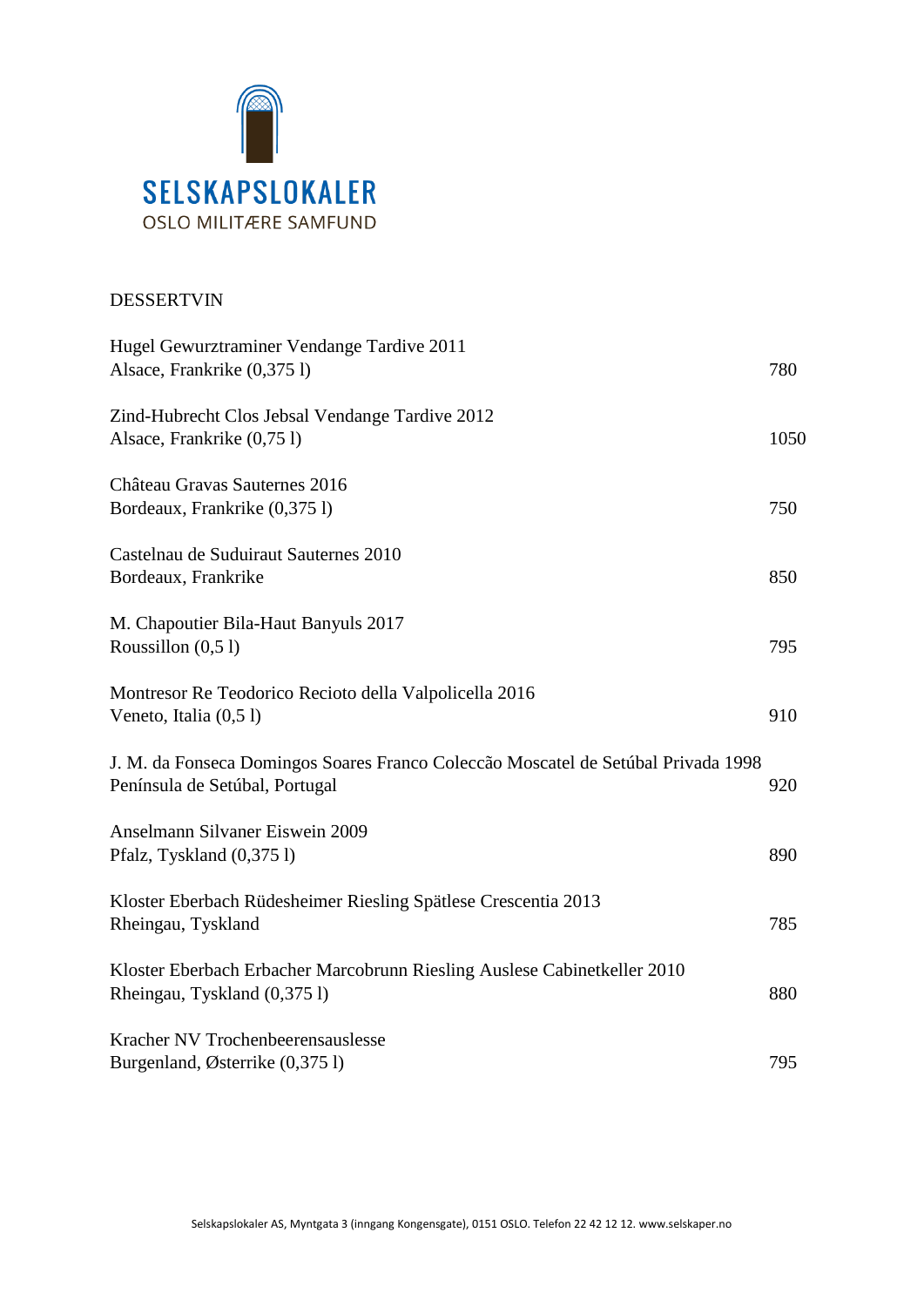

| Royal Tokaji Late Harvest 2017<br>Tokaj-Hegyalja, Ungaren<br>(0,51)                                       | 780  |
|-----------------------------------------------------------------------------------------------------------|------|
| Royal Tokaji Aszú 5 Puttonyos Blue Label 2016<br>Tokaj-Hegyalja, Ungaren<br>(0,51)                        | 947  |
| Royal Tokaji Aszú 6 Puttonyos Gold Label 2016<br>Tokaj-Hegyalja, Ungaren<br>(0,5)                         | 1200 |
| Royal Tokaji Aszú 6 Puttonyos 1 <sup>st</sup> Growth "Betsek" 2016<br>Tokaj-Hegyalja, Ungaren<br>(0,5)    | 1325 |
| Royal Tokaji Essancia 2007<br>Tokaj-Hegyalja, Ungaren<br>$(0,371)$ (en flaske holder til ca. 30 personer) | 4939 |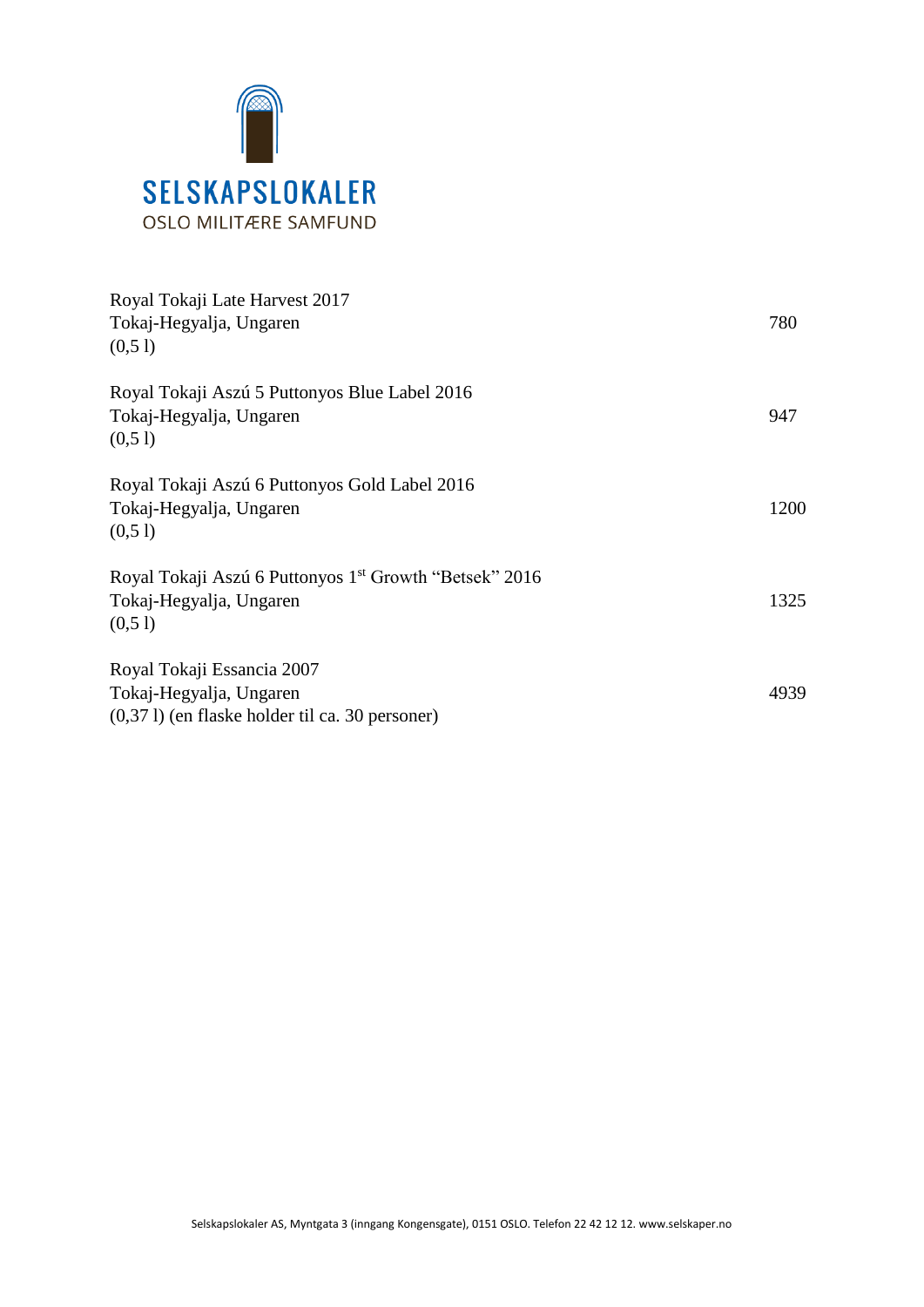

## DESSERTVIN MUSSERENDE

| Veuve Clicquot Rich Deux<br>Champagne, Frankrike<br>Søt champagne som serveres med isbiter                                                                                                                  | 1120 |
|-------------------------------------------------------------------------------------------------------------------------------------------------------------------------------------------------------------|------|
| Il Falchetto Moscato d'Asti Tenuta del Fant 2021<br>Piemonte, Italia                                                                                                                                        | 710  |
| Il Falchetto Brachetto d'Acqui 2021<br>Piemonte, Italia                                                                                                                                                     | 710  |
| <b>HETVIN</b>                                                                                                                                                                                               |      |
| Niepoort LBV 2016<br>Oporto, Portugal                                                                                                                                                                       | 810  |
| <b>Cossart Gordon 5 Years Old Malmsey</b><br>Madeira, Portugal<br>(0,51)                                                                                                                                    | 695  |
| Bodegas Rey Fernando de Castillas Antique Pedro Ximenez Manzanilla Sherry<br>søt, Jerez, Spania<br>(0,3751)                                                                                                 | 954  |
| Bodegas Rey Fernando de Castillas Fino Classic Dry Sherry<br>tørr, Jerez, Spania                                                                                                                            | 795  |
| Det tas forbehold om endret årgang på viner i kartet.<br>Enkelte viner har begrenset tilgang og vi tar forbehold for dette.<br>Alle viner kan inneholde sulfitt.<br>Ingen av vinene er sertifisert vegansk. |      |